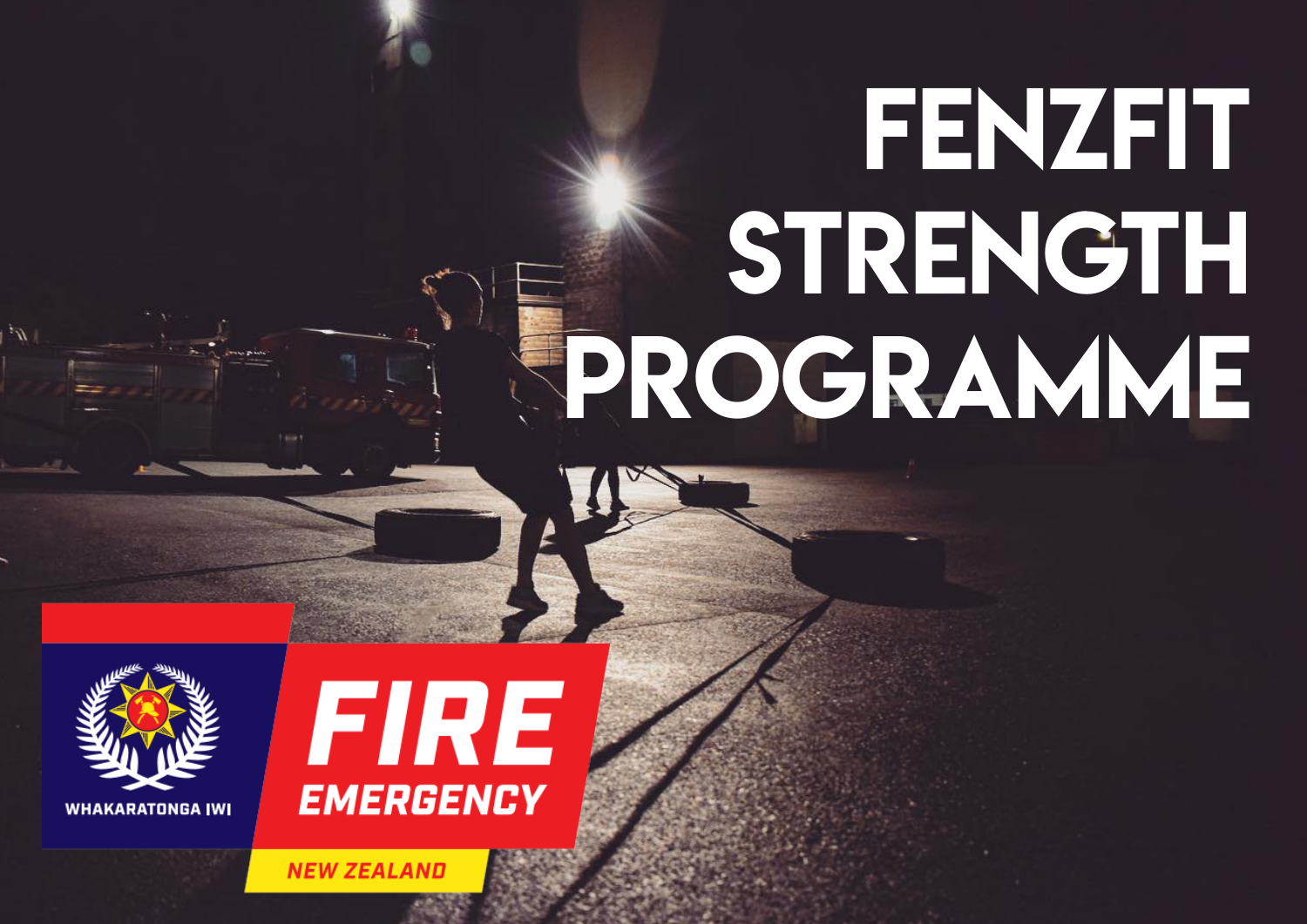

## ABOUT THIS DOCUMENT

This strength programme is a basic guide for candidates that are joining our FENZfit programme. It is designed to be used as their main training regime in conjunction to our weekly training sessions. This was put together by current firefighters involved in FENZfit and it gives candidates an idea on what kind of training they should be doing to prepare for the Pre-Entry Physical Test.

There are two programmes included in this guide. The advanced programme is for candidates that have previous experience in weight training and have already built up a moderate training capacity. The beginners programme is for candidates that are just getting started and need more basic preparation with a lower volume to start with. Although this guide was designed to use in conjunction with our FENZfit

programme it is available to anyone looking to build up fitness and strength for the Pre-Entry Physical Test.

## **DISCLAIMER**

If you have a medical condition that could be made worse by a change in physical activity we recommend consulting your physician or an other health care professional before starting this strength programme. Do not start this training plan if your physician or health care provider advise against it.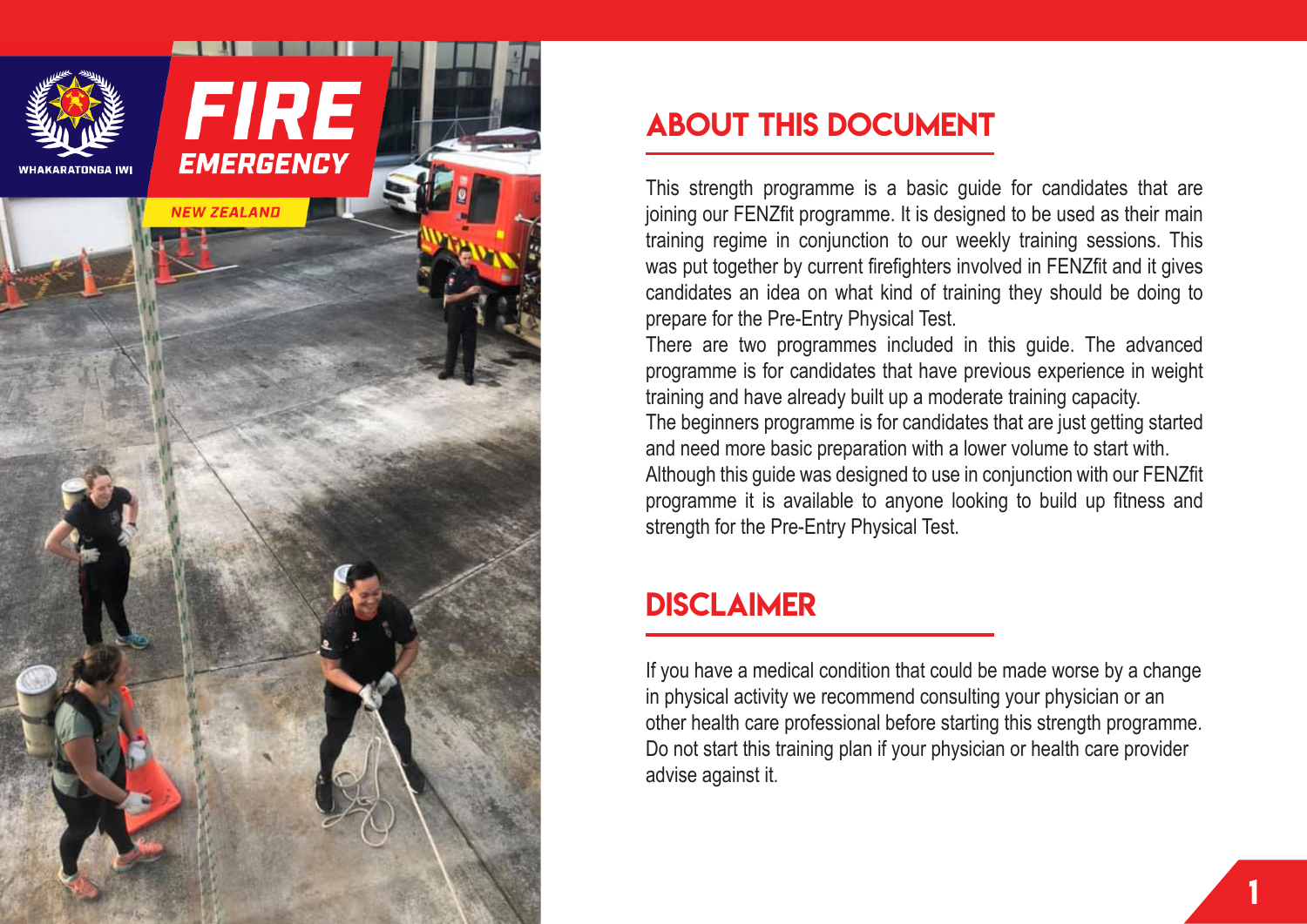

## **INTRODUCTION**

#### CHOOSING THE RIGHT WEIGHT:

If you are new to lifting start light so your body can get used to the program.

If you've done these exercises before, with proper form, start with 50% of your five rep max.

Increase your weight by 2.5kg every workout on each exercise where you successfully completed five reps on each set.

#### understanding supersets:

- 1. Superset: 5 x 5
	- a. Bench Press
	- b. Seated Cable Row

This is a superset pairing. A superset is when you move from one exercise to another exercise without taking a rest in between.

In this case you would perform 5 x Bench Press and then immediately after 5 x Seated Cable Row. This would then be repeated for 5 sets.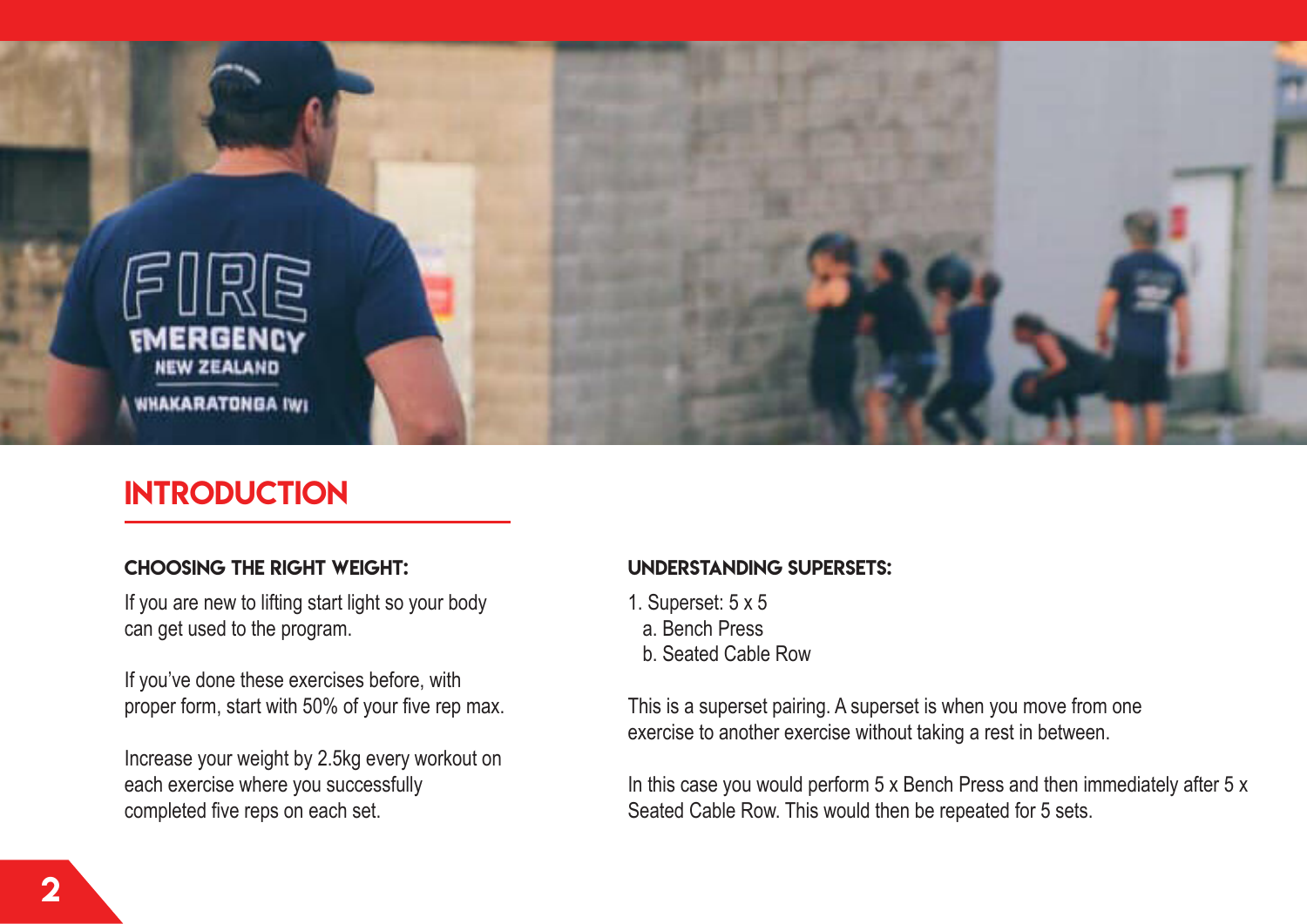## ADVANCED PROGRAMME



We recommend having a rest day twice a week while on this programme, especially if this is combined with the FENZfit training sessions.

| <b>DAY1</b>                                                                                                                                      | DAY <sub>3</sub><br>DAY <sub>2</sub>                                                                                                                                                                                                                                                                                     |                                                                                                                      | DAY 4                                                                                                                                                                |
|--------------------------------------------------------------------------------------------------------------------------------------------------|--------------------------------------------------------------------------------------------------------------------------------------------------------------------------------------------------------------------------------------------------------------------------------------------------------------------------|----------------------------------------------------------------------------------------------------------------------|----------------------------------------------------------------------------------------------------------------------------------------------------------------------|
| Warm up:<br>60 Seconds Cardio (Rowing/Running)<br>10 x Air Squats<br>10 x Ground to Overhead (DB or Plate)<br>10 x Mountain Climbers<br>3 Rounds | Warm up:<br>Warm up:<br>60 Seconds Cardio (Rowing/Runnning)<br>60 Seconds Cardio (Rowing/Running)<br>10 x DB Press<br>10 x Air Squats<br>10 x Burpees<br>10 x Ground to Overhead (DB or Plate)<br>10 x Ring Row or Inverted Row<br>10 x Mountain Climbers<br>3 Rounds<br>3 Rounds<br>Finish with 3 x 30-60 seconds plank |                                                                                                                      | Warm up:<br>60 Seconds Cardio (Rowing/Runnning)<br>10 x DB Press<br>10 x Burpees<br>10 x Ring Row or Inverted Row<br>3 Rounds<br>Finish with 3 x 30-60 seconds plank |
| Strength:<br>Gradually warm up to working weight and then<br>complete required reps - rest 2 mins in between<br>sets                             | Strength:<br>Warm up to working weight and then complete<br>required reps - rest 90 secs between supersets                                                                                                                                                                                                               | Strength:<br>Gradually warm up to working weight and then<br>complete required reps - rest 2 mins in between<br>sets | Strength:<br>Warm up to working weight and then complete<br>required reps - rest 90 secs between supersets                                                           |
| 5x5<br>1. Back Squat<br>2. Romanian Deadlift<br>5x5                                                                                              | 1. Superset: $5 \times 5$<br>a. Barbell Strict Press<br>b. Lat Pull Down                                                                                                                                                                                                                                                 | 5x5<br>1. Deadlift<br>2. Front Squats<br>5x5                                                                         | 1. Superset: 5 x 5<br>a. Bench Press<br>b. Seated Cable Row                                                                                                          |
| 3. Push Ups: 1 x set of max reps<br>then complete 3 x sets of 50-60% of the<br>first max rep set                                                 | 2. Superset: $4 \times 8$<br>a. Bench Press<br>b. Seated Cable Row                                                                                                                                                                                                                                                       | 3. Push Ups: 1 x set of max reps<br>then complete 3 x sets of 50-60% of the<br>first max rep set                     | 2. Superset: 4 x 8<br>a. Barbell Strict Press<br>b. Lat Pull Down                                                                                                    |
| <b>Conditioning:</b><br>Choose a conditioning workout from the<br>list at the end of this booklet                                                | 3. Bicep Curls 3 x 8                                                                                                                                                                                                                                                                                                     | <b>Conditioning:</b><br>Choose a conditioning workout from the<br>list at the end of this booklet                    | 3. Bicep Curls 3 x 8                                                                                                                                                 |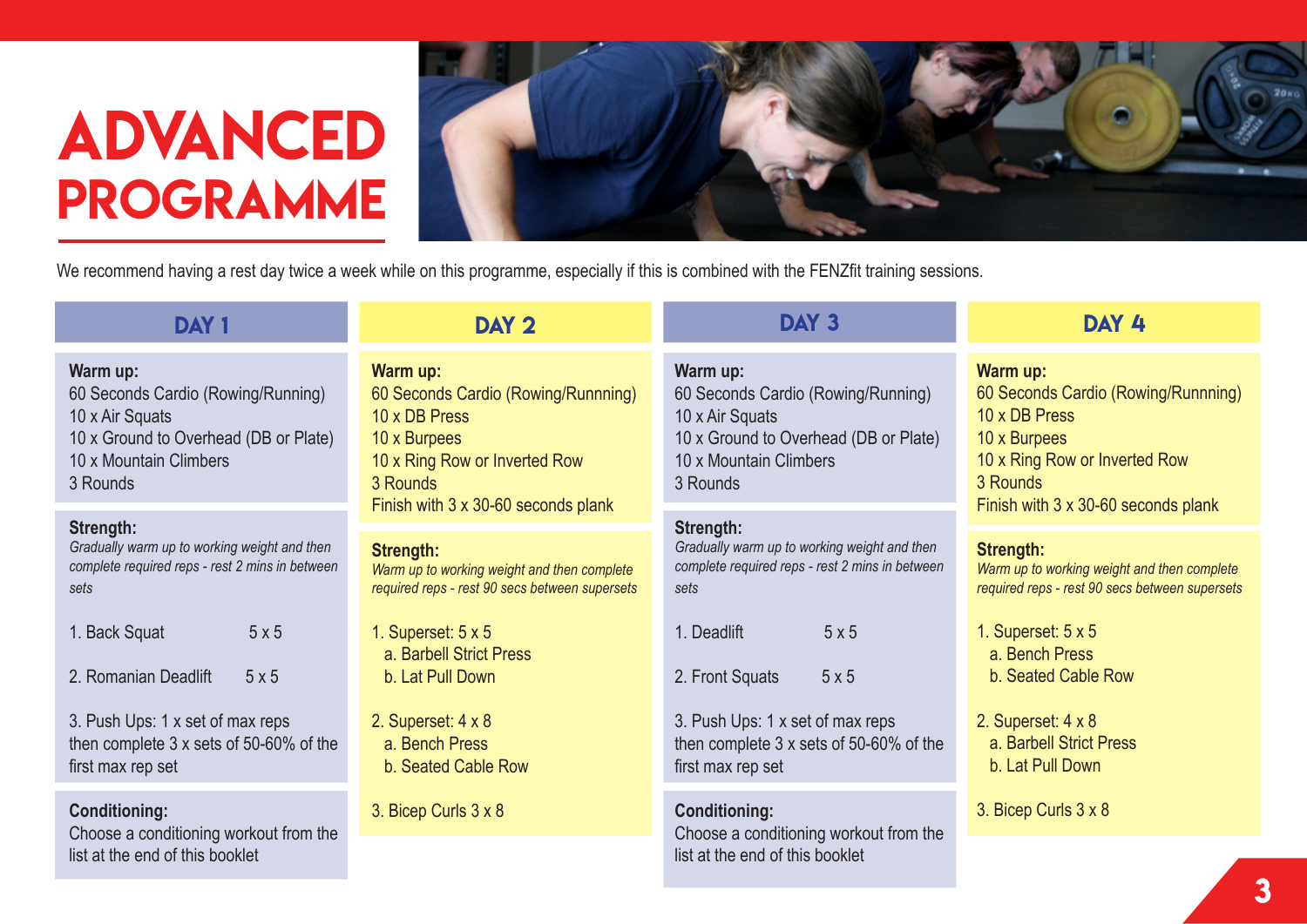

## BEGINNERS PROGRAMME

We recommend a rest day in between each day to ensure the body has time to recover.

#### DAY<sub>1</sub>

| Warm up:                            | Strength:                                                           |               |
|-------------------------------------|---------------------------------------------------------------------|---------------|
| 60 Seconds Cardio (Rowing/Runnning) | Warm up to working weight and then complete required reps - rest 90 |               |
| 10 x DB Press                       | secs between sets                                                   |               |
| 10 x Burpees                        | 1. Barbell Strict Press                                             | $3 \times 10$ |
| 10 x Ring Row or Inverted Row       | 2. Lat Pull Down                                                    | $3 \times 10$ |
| 30-60 seconds plank                 | 3. Seated Cable Row                                                 | $3 \times 10$ |
| 3 Rounds                            | 3. Bicep Curls                                                      | $3 \times 10$ |

#### DAY<sub>2</sub>

| Warm up:                                          | Strength:                                                           |               |
|---------------------------------------------------|---------------------------------------------------------------------|---------------|
| 60 Seconds Cardio (Rowing/Running)                | Gradually warm up to working weight and then complete required reps |               |
| 10 x Air Squats                                   | - rest 2 mins in between sets                                       |               |
| 10 x Ground to Overhead (DB or Plate)             | 1. Back Squat                                                       | $3 \times 10$ |
| 10 x Mountain Climbers                            | 2. Deadlift                                                         | $3 \times 10$ |
| 3 Rounds                                          | 3. Push Ups: 1 x set of max reps                                    |               |
| then complete 3 x sets of 50-60% of the first set |                                                                     |               |

### DAY<sub>3</sub>

**Warm up:**  60 Seconds Cardio (Rowing/Runnning) 10 x DB Press 10 x Burpees 10 x Ring Row or Inverted Row 30-60 seconds plank 3 Rounds

### **Strength:**

| Warm up to working weight and then complete required reps - rest 90 |               |
|---------------------------------------------------------------------|---------------|
| secs between sets                                                   |               |
| 1. Bench Press                                                      | $3 \times 10$ |
| 2. Lat Pull Down                                                    | $3 \times 10$ |
| 3. Seated Cable Row                                                 | $3 \times 10$ |
| 4. Bicep Curls                                                      | $3 \times 10$ |
|                                                                     |               |